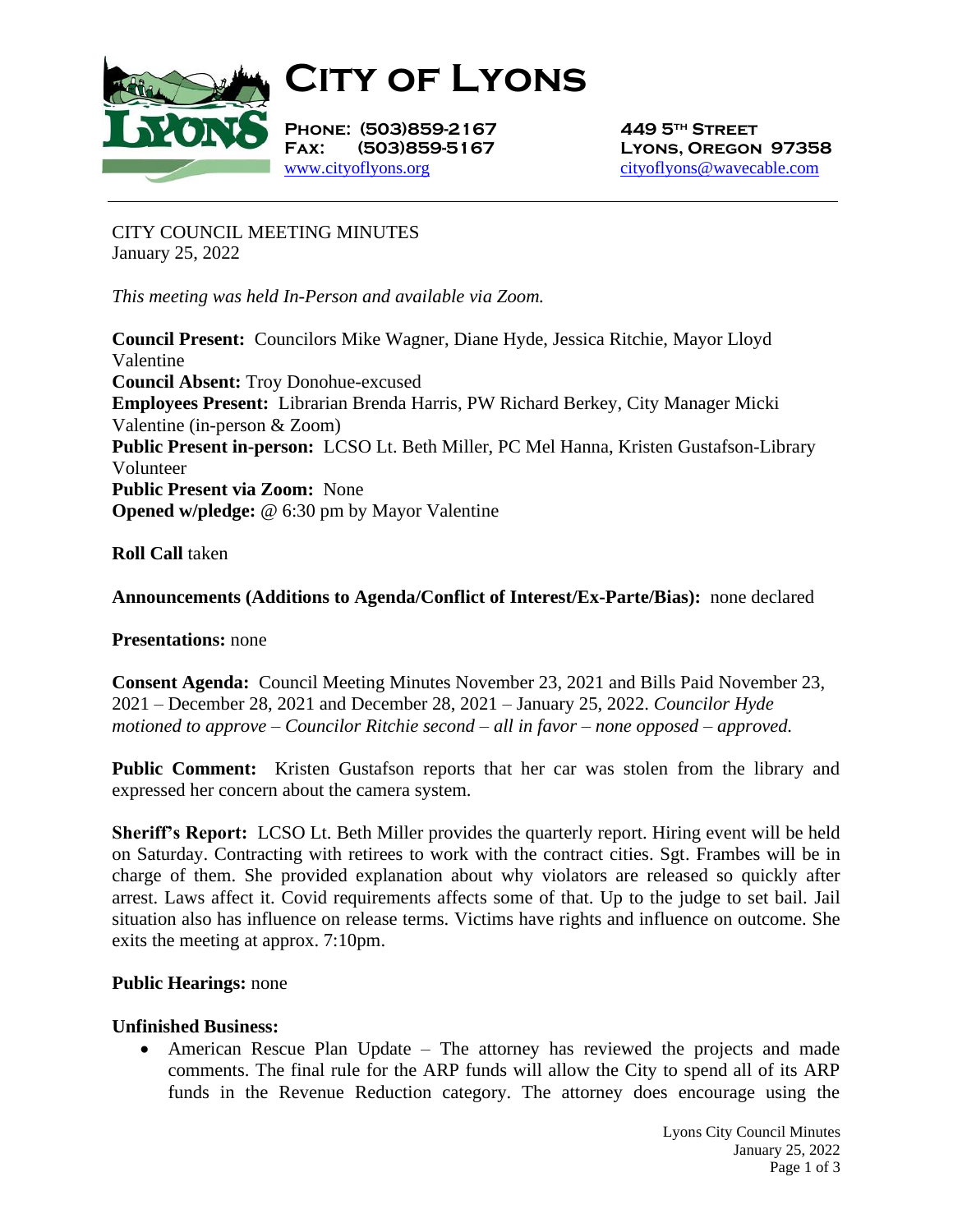categories for each of our projects, where appropriate. Waiting for landscaping architect to give us a quote for the park. Stocking the ponds with fish should occur in the spring. Paving the parking lot will need a new RFP.

- Salem Seal Coating Resolution 568-2022 *Councilor Hyde motions to approve – Councilor Wagner seconded – motion carried with all in favor – none opposed.*
- OM Stone Purchase Agreement *Councilor Wagner motioned to approve with additional 10% for overage, if needed – Councilor Ritchie seconded – motion carried with all in favor – none opposed – approved.*

### **New Business:**

- Audit Report The audit report was reviewed. Net position increased by \$103,022. Cemetery driveway project reduced the cemetery funds. There was a \$20 difference in audited funds and budgeted funds.
- Budget Committee Appointments Jesse O'Dell and Cindy Wagner would like to be reappointed to their positions. There is one vacancy. *Councilor Wagner motioned to reappoint Jesse O'Dell to a 3-year term on the budget committee – Councilor Hyde seconded – all in favor – none opposed – approved. Councilor Hyde motioned to reappoint Cindy Wagner to a 3-year term on the budget committee – Councilor Ritchie seconded – Ritchie, Hyde, Valentine in favor – none opposed – approved. Councilor Wagner abstained declaring a conflict of interest due to family relationship.*
- The budget calendar is reviewed noting that the budget committee will meet on Tuesday May  $17<sup>th</sup>$ . If needed, a second meeting will be held on June  $7<sup>th</sup>$ . Adoption of the budget will occur during the City Council meeting on Tuesday June 28<sup>th</sup>.
- The TMDL annual progress report, that was submitted to Nancy Gramlich with DEQ, was reviewed.

**Correspondence:** The IRS mileage rate for 2022 has increased to 58.5 cents per mile. Code Publishing has merged with General Code. The Santiam Canyon Wildfire Recovery Report was provided. We received a letter from Wave notifying us that their name has changed to Astound Broadband. We received notice that CIS, our insurance provider, will be consolidating their offices and moving to Wilsonville.

**Librarian Report**: Librarian Harris provided her monthly report. Update on new library website. Councilor Ritchie asks about the library being a designated a cooling center. Harris said it could be used during open hours. Current seating is limited. No one would be turned away. Shouldn't be advertised as a cooling center. Councilor Ritchie asked about the chair lift – Brenda reported that it is working well and is being serviced regularly. It is about ten years old.

**City Manager Report**: CM Valentine gives report. Deep snow in parking lot was reason for cancellation of the December meeting. One casket burial. Library chair lift passed State inspection. Worked on library website, which is now live. Progress on SRTS sidewalk planning project – waiting on final report. Planner has not yet notified us that he is available. CIS is reviewing handbook should be done by end of the week. Holiday lighting display winner was the Foltz family on Dogwood Street. Bank error explained. Mayor Valentine, Councilor Ritchie & Councilor Donohue positions will be up for re-election in November. Election paperwork will be available in June. Complaint updates were reviewed.

#### **Planning Commission Report:** none